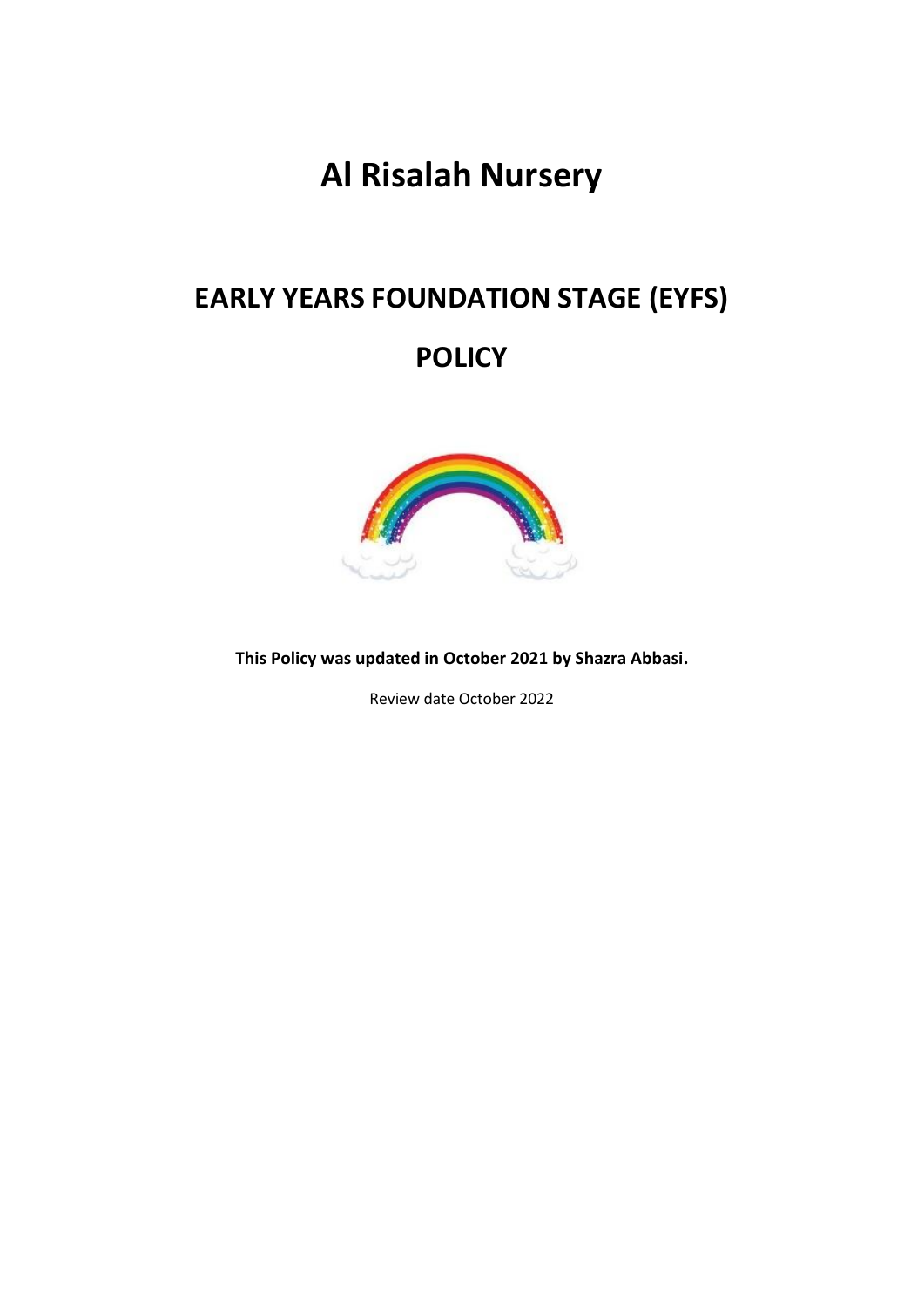### **Introduction**

"Every child deserves the best possible start in life and support to fulfil their potential. A child's experience in the early years has a major impact on their future life chances. A secure, safe and happy childhood is important in its own right and it provides the foundation for children to make the most of their abilities and talents as they grow up."- "Early Years Foundation Stage Profile" Department for Children, Schools and Families 2012

# **Principles**

The EYFS is based upon four principles:

# **1. A unique child**.

We recognise that every child is a competent learner, who can be resilient, capable, confident and self-assured. We recognise that children develop in individual ways and at varying rates. Children's attitudes and dispositions to learning are influenced by feedback from others; we use praise and encouragement as well as celebration and rewards to encourage and develop a positive attitude to learning.

# **2. Positive relationships.**

We recognise that children learn to be strong and independent from secure relationships and aim to develop caring, respectful and professional relationships with the children and their families.

#### **3. Enabling environments.**

We recognise that the environment plays a key role in supporting and extending the children's development. Through observations we assess the children's interests, stages of development and learning needs before planning challenging and achievable activities and experiences to extend their learning.

#### **4. Learning and development**.

The Foundation Unit is organised to allow children to explore and learn securely and safely. There are areas where the children can be active, be quiet and rest. The unit is set up in learning areas where children are able to find and locate equipment and resources independently.

Early childhood is the foundation on which children build the rest of their lives. At Al Risalah Nursery we greatly value the importance that the EYFS plays in laying secure foundations for future learning and development. However, we also believe that early childhood is valid in itself as part of life. It is important to view the EYFS as preparation for life and not simply preparation for the next stage of education. At Al Risalah Nursery, we endeavour to provide rich experiences for our pupils and opportunities to inspire wonder and awe of the world around them.

The EYFS for children is from birth to five years of age. All children begin school with a wide variety of experiences and learning and it is the responsibility of the adults working in the foundation stage to accept the task of building upon that prior learning experience. This is done through a holistic approach to learning ensuring that parents and guardians, support staff and the Foundation Stage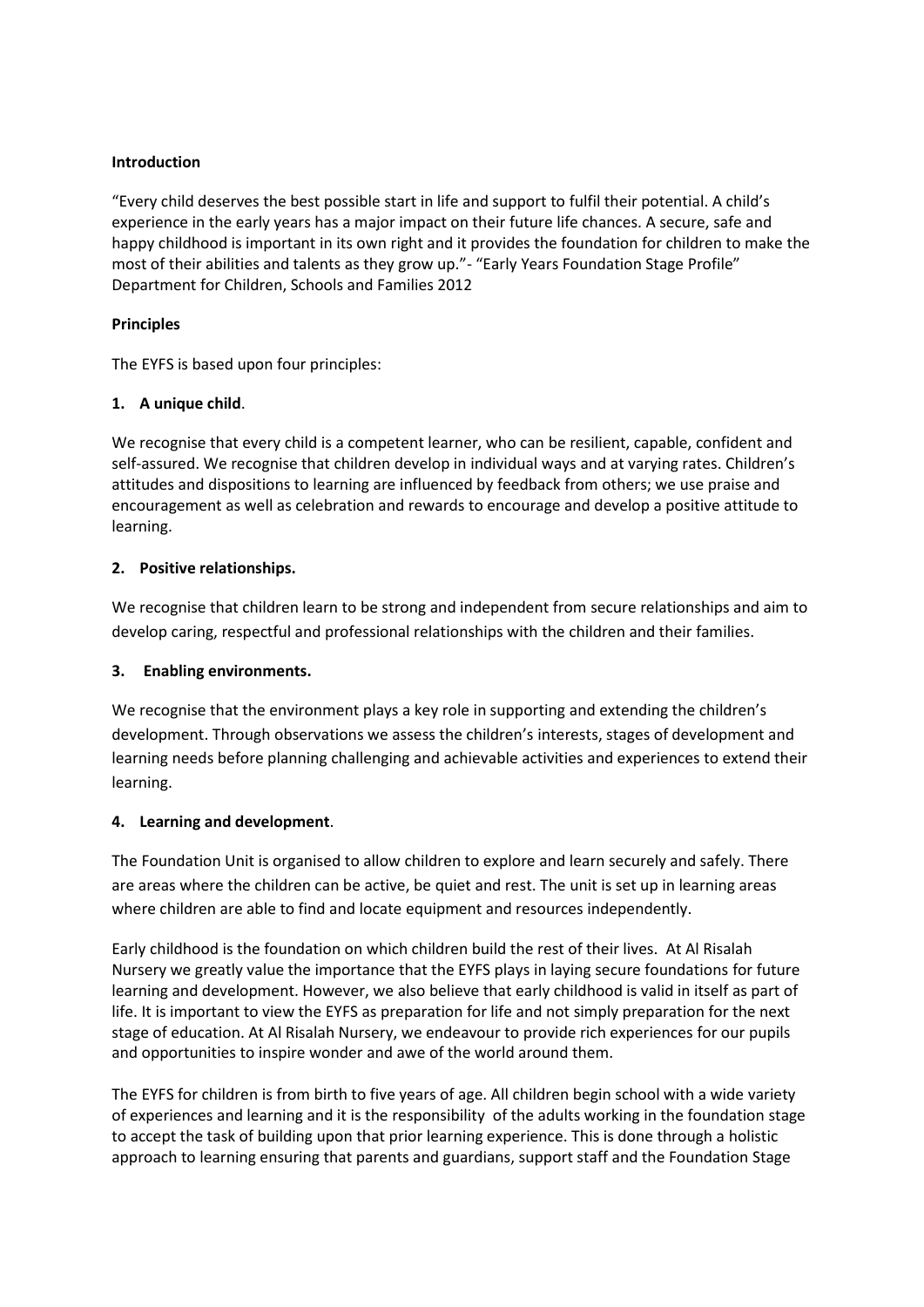team work effectively together to support the learning and development of the children in their charge.

# **Aims/ Intention**

It is every child's right to grow up safe, healthy, enjoying and achieving, making a positive contribution and with economic wellbeing. The overarching aim of the EYFS is to help young children achieve these five outcomes.

We will provide a broad and balanced curriculum that will enable each child to develop personally, socially, emotionally, spiritually, physically, creatively and intellectually to their full potential. Each child is valued as an individual and teaching and learning is based on the understanding that children develop at different rates.

# **At Al Risalah Nursery, we aim to:**

- Provide a safe, challenging, stimulating, caring and sharing environment which is sensitive to the needs of the child including children with additional needs.
- Provide a broad, balanced, relevant and creative curriculum that will set in place firm foundations for further learning and development in Key Stage 1 and beyond.
- Use and value what each child can do, assessing their individual needs and helping each child to progress.
- Enable choice and decision making, fostering independence and self-confidence.
- Work in partnership with parents and guardians and value their contributions ensuring that all children, irrespective of ethnicity, culture, religion, home language, family background, learning difficulties, disabilities, gender or ability.
- Provide opportunities whereby children experience a challenging and enjoyable programme of learning and development.
- Provide experiences for all children, whatever their needs, which are inclusive rather than parallel.

# **Learning and Development/ Implementation**

Learning and development is categorised into three prime areas of learning:

- Communication and language.
- Physical development.
- Personal, social and emotional development.

#### **Additionally there are four specific areas of learning:**

- 1. Literacy.
- 2. Mathematics.
- 3. Understanding the world.
- 4. Expressive arts and design

#### **Achievement of these prime and specific areas of learning is by:**

• Playing and exploring.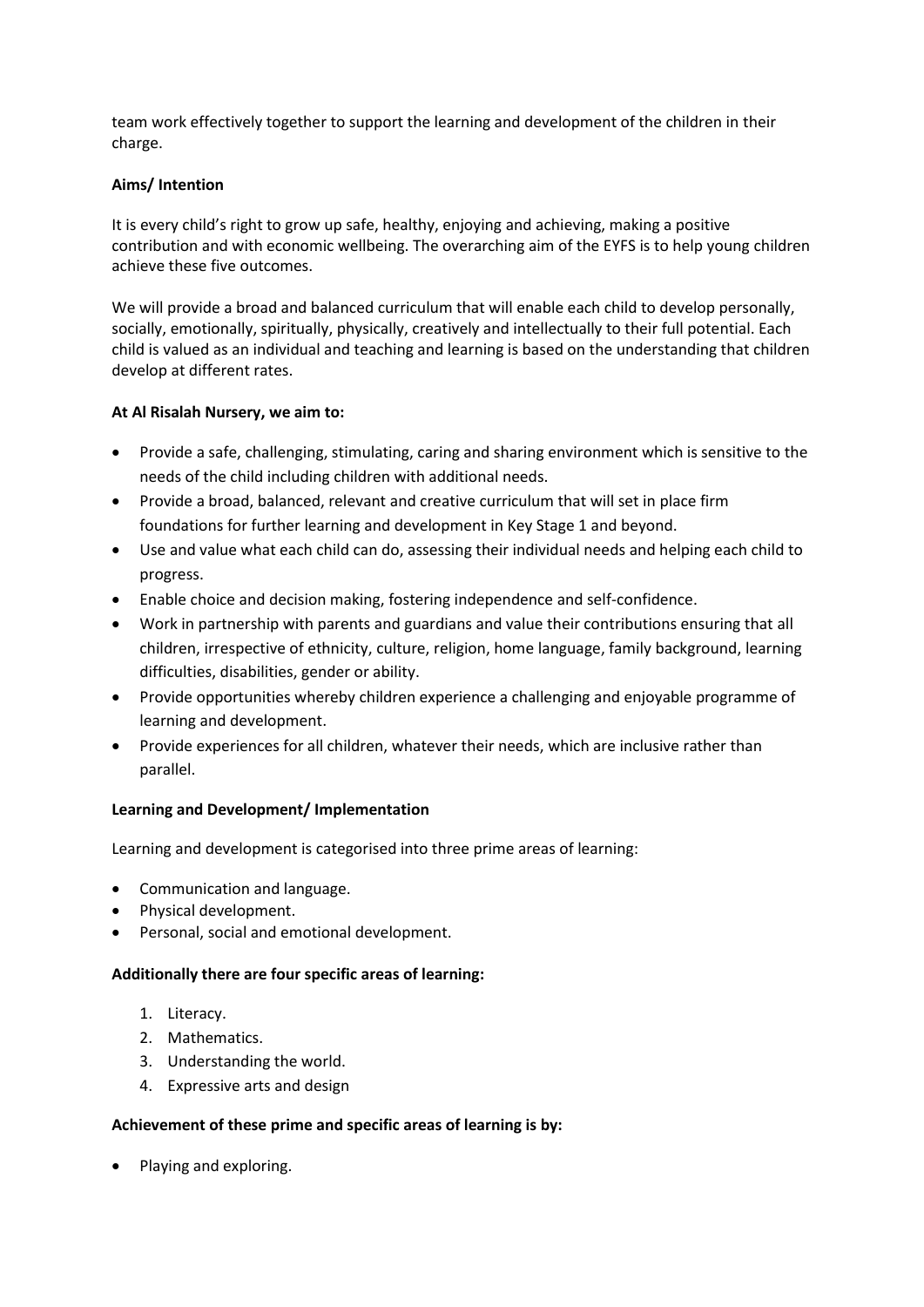- Active learning.
- Creating and thinking critically.

### **Observation, Assessment and Planning/ Impact**

Good planning is the key to making children's learning effective, exciting, varied and progressive. Effective learning builds on and extends what children know and can already do. Our planning shows how the principles of the EYFS are put into practice and is always informed by observations we have made of the children, in order to understand and consider their current interests, development and learning needs. All staff who works in the Foundation Stage are involved in this process.

We operate a key worker system which ensures that all children have an equal opportunity to access the curriculum according to their needs, ability and interests. The planning within the EYFS is based around the children's interests. These plans are used by the EYFS team as a guide for weekly planning. However, we may alter these in response to the needs of the children.

We make regular assessments of children's learning and we use this information to ensure that future planning reflects identified needs. Assessment in the EYFS takes the form of long, short and recorded observations and this involves the teacher and other adults as appropriate. These observations are recorded and used to inform the Manager. The parents and guardians are given the opportunity to meet with the Foundation Stage Team each term and, at the end of the third term, we provide a written unique child summary in relation to the children's early learning goals to parents and guardians.

#### **Learning Through Play**

At Al Risalah Nursery, we do not make a distinction between work and play. Children learn through planned play activities and staff will decide when child-initiated or adult-led play activities would provide the most effective learning opportunities.

### **The Induction Process**

During the summer and Autumn Term prior to starting school the following September the following visits are conducted:

- Where possible, foundation staff visit each child in their home environment.
- Each child and their parents and carers will be invited to spend some time at Al Risalah School in order to familiarise themselves with both the staff and the foundation unit environment.

When children join the school in September the following procedures will apply in order that they can gradually adjust to their new surroundings:

- During the first week, children will attend for part of the session only.
- During the second week, children will attend for longer according to the needs of each individual child.
- During the third week and thereafter, children will attend for the full session unless Foundation staff and parents or guardians agree that it is not in the best interests of an individual child.

#### **Home and School Links**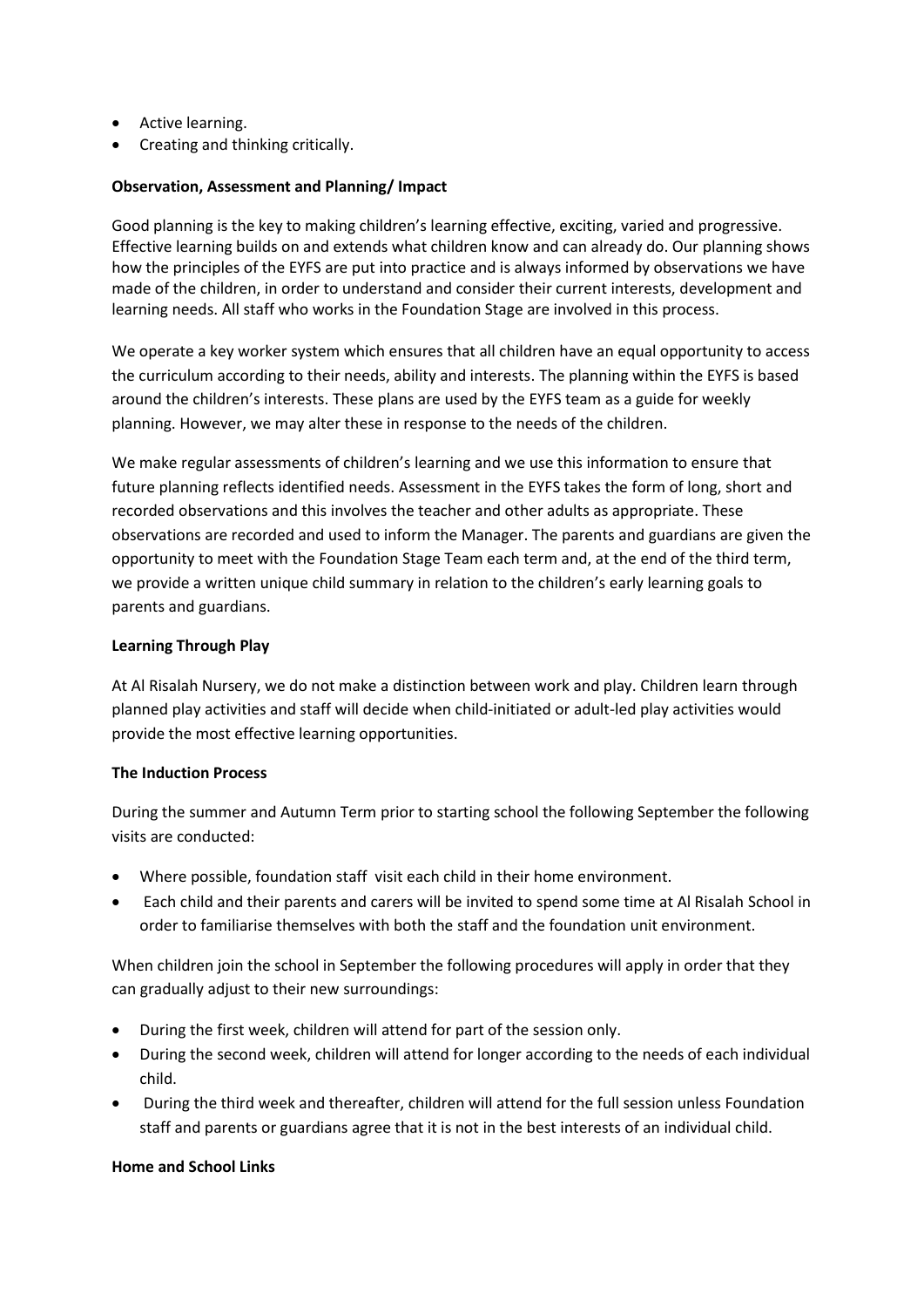We recognise that parents and carers are a child's first and most enduring educators and we aim for the schools and parents and carers to work closely in the Foundation unit. This can have a very positive impact on a child's development but relies on a two-way flow of information and knowledge.

We will develop this working relationship between the school and parents and carers as follows:

- We will outline the school's expectations in an information booklet.
- We will hold a parent consultation early in the year (Autumn Term) to establish how a child is settling into the school environment.
- We will invite parents to a curriculum evening where parents and carers can become more familiar with the EYFS.
- We will publish a theme topic leaflet detailing the areas of learning and the overarching theme of the term or half-term.
- We will operate an "open door" policy that will allow parents and carers to discuss concerns and developments in an informal manner. Conversely, if Foundation staff have concerns about the progress of a child, they will immediately approach parents and carers to discuss them.
- We will conduct workshops for parents and carers to enable them to be familiar with the teaching methods used in school to make it easier to emulate them at home.
- We will conduct a further parent consultation late in the term to inform parents and carers formally of a child's results and overall progress.
- There will be opportunities for parents and carers to visit the school on a volunteer basis to assist with the children's learning by assisting with guided reading.
- Each term, we will invite parents and guardians to visit the school informally in order to fully appreciate the work that has been produced in that term.

# **Intimate Care**

"Intimate" care is any care which involves washing, touching or carrying out an invasive procedure that most children are able to carry out themselves. However, depending on a child's age and stage of development, they may need some support, for example dressing, wiping their bottom after using the toilet and changing underwear following an accident. In most cases, intimate care is to do with personal hygiene and it is good practise for the school to inform the staff of all children requiring intimate care.

Every child has the right to privacy, dignity and a professional approach from all staff when meeting their needs and it is important that staff work in partnership with parents to give the right support to an individual child.

No intimate care is to be given without the express permission of the parent or guardian of that child and all parents and guardians will be asked to provide that permission when their child joins the Nursery at Al Risalah.

# **Inclusion and Equal Opportunities**

Children with special educational needs will be supported as appropriate to enable them to access the curriculum fully. This includes children that are more able and those with specific learning difficulties and disabilities.